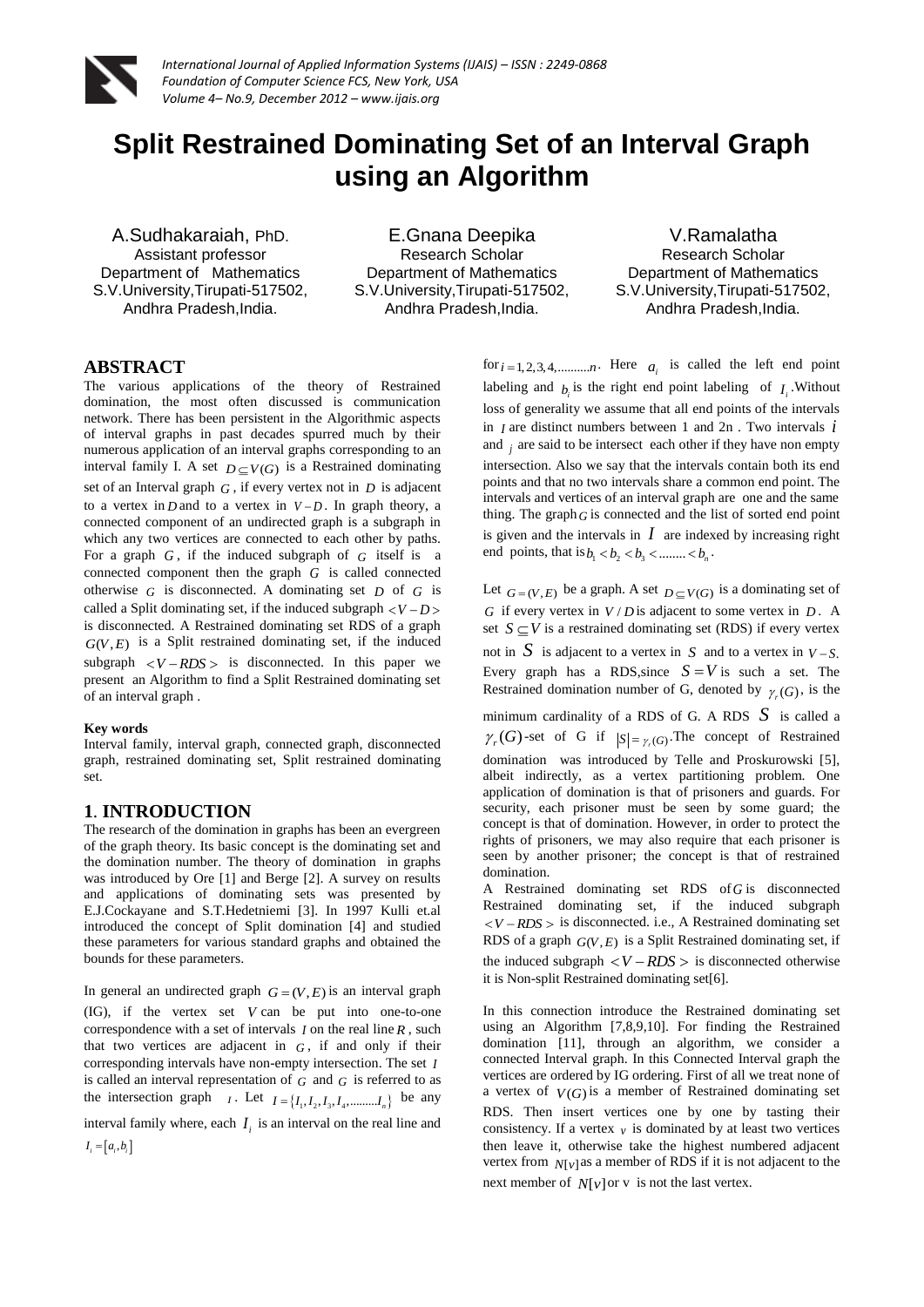

Let us associate a new term  $M_i(v)$  for a vertex  $v \in V$ , for all  $i = 0, 1, 2, \dots, k(k = |N(v)|)$  to each adjacent vertices of *V* in order to IG ordering of intervals in the following way:

$$
M_i(v) = \max \left\{ N[v] - \bigcup_{j=0}^{i-1} M_i(v) \right\}
$$

With  $M_0(v) = \max\{N(v)\}\$ 

In connection with the highest adjacent vertex of  $V$ , we call this  $M_i(v)$  as the  $p$  - th numbered adjacent vertex of *v*. Let  $u, v \in V$ . If for some

*i*  $(i = 0, 1, 2, \ldots, |N(v)|), |N(v)| - i = p$ 

such that  $u = M_i(v)$ , then *u* is called the p- th numbered adjacent vertex of *v* .

The purpose of this paper is to find the Non-split Restrained dominating set of an Interval graph.

## **2. MAIN THEOREMS**

**2.1 Theorem:** Let  $I = \{i_1, i_2, \dots, i_n\}$  be an n Interval family and

*G* is an Interval graph corresponding to *I*. If  $\vec{i}$  and *j* are any two intervals in  $I$ , such that  $i \in RDS$ , where RDS is a Restrained Dominating Set,  $j \neq 1$  and j is contained in i, if there is at least one interval to the left of  $j$  that intersect  $j$  and there is no interval  $k \neq i$  to the right of *j* that intersect

*j* . Then the Restrained domination occurs in *G* and the split restrained dominating set  $\langle V - RDS \rangle$  is disconnected as  $|RDS| = 2$ .

**Proof:** Let  $I = \{i_1, i_2, \dots, i_n\}$  be the given *n* Interval family and  $G$  is an interval graph corresponding to  $I$ . First we will find the Restrained dominatings et corresponding to  $G$ . If  $i \& j$ are any two intervals in *I*. Further by our assumption there is no interval  $k > j, k \neq i$  to the right of j that intersect j. Since *j* is contained in  $\vec{l}$  implies  $j < i$ . Therefore  $j$  is not adjacent to any vertex in the set  $\{i+1, i+2, -- - - -, n\}$  and  $i \in RDS$ implies that  $\langle V - RDS \rangle$  does not contain *i*. This implies that clearly there is a disconnection at  $j$ . Thus we get the Split Restrained domination in *G*. In this procedure we also find Restrained dominating set of an interval graph towards an algorithm with an illustration as follows,

#### **2.2 AN ALGORITHM FOR RESTAINED DOMINATING SET OF AN INTERVAL GRAPH**

**Input:** An Interval graph  $G = (V, E)$  with IG ordering vertex

set  $V = \{1, 2, \ldots, n\}.$ **Output:** Restrained Dominating Set RDS **Step 1:** Set  $f(j) = 0, \forall j = 1, 2, \dots, n;$ **Step 2:** Set  $i = 1, D = \phi$ ; **Step 2.1:** Compute  $[i]$  $G_i(f) = \sum f(v)$ *v*∈N[*i*  $W_i(f) = \sum f(v)$  $=\sum_{v\in N}$ 

**Step 2.2:** If  $W_i(f) = 0$  then

Set  $f(M_0(i)) = 1, f(M_1(i)) = 1;$ take RDS =  ${M_0(i)}$ . **Step 2.3:** else if  $W_i(f) = 1$ ,  $\hat{i}$  is not the last vertex, then **Step 2.3.1:** if  $f(M_0(i)) = 0$ ,  $M_0(i)$ 

is adjacent to  $M_1(i)$ RDS remains unchanged. end if;

**Step 2.3.2:** otherwise if  $f(M_0(i)) = 0$ ,

 $M_0(i)$  is not adjacent to  $M_1(i)$ 

Set  $f(M_0(i)) = 1$ 

take  $RDS = RDS \cup \{M_0(i)\}$ 

end if;

else if  $W_i(f) = 1$ , *i* is the last vertex,

then RDS remains unchanged. end if;

**Step 2.3.3:** if  $f(M_0(i)) = 1$ ,

RDS remains unchanged.

**Step 2.4:** else if  $W_i(f) \ge 2$ ,

then RDS remains unchanged.

end if;

**Step 2.5:** Calculate  $i = i + 1$ 

and go to Step 2.1 and continue until the last vertex. end RDS.

Now we will find the Restrained dominating set of an interval graph with an illustration using the above algorithm as follows



**Fig.1: Interval family I**

nbd  $[1] = \{1,2,4\}$ , nbd  $[2] = \{1,2,3,4\}$ , nbd  $[3] = \{2,3,4\}$ , nbd  $[4] = \{1,2,3,4,5\}$ ,nbd  $[5] = \{4,5,6,7\}$ , nbd  $[6]$  $=\{5,6,7,8,10\},\$ nbd  $[7] = \{5,6,7,8,10\}$ , nbd  $[8] = \{6,7,8,9,10\}$ nbd  $[9] = \{8,9,10\}$ , nbd  $[10] = \{6,7,8,9,10\}$ 

To find the Restrained Dominating Set, we have to compute all  $p$  - th numbered adjacent vertices using Table 1. First set  $f(j) = 0, \forall j \in V$ . In Step 2, set  $i = 1$ , RDS =  $\phi$ , that is initially RDS is empty. Step 2 repeats for n times. Here  $n = 10$ , the number of vertices in the interval graph *G*.

| $M_i(v)$ | l | 2 | 3              | 4 | 5 | 6  |    | 8  | 9  | 10 |
|----------|---|---|----------------|---|---|----|----|----|----|----|
| $M_0(v)$ | 4 | 4 | 4              | 5 |   | 10 | 10 | 10 | 10 | 10 |
| $M_1(v)$ | 2 | 3 | 3              | 4 | 6 | 8  | 8  | q  | 9  | 9  |
| $M_2(v)$ |   | 2 | $\overline{2}$ | 3 | 5 |    |    | 8  | 8  | 8  |
| $M_3(v)$ |   |   |                | 2 | 4 | 6  | 6  |    |    |    |
| $M_4(v)$ |   |   |                |   |   | 5  | 5  | 6  |    | 6  |

Table 1.

We follow the iterations of an illustration through the table. **Iteration (1):**  For the first iteration  $i = 1$  $N[1] = \{1,2,4\}$  $W_1(f) = f(1) + (2) + f(4)$  $W_1(f) = f(N[1])$  $= 0 + 0 + 0 = 0$ The first condition of if-end if is satisfied.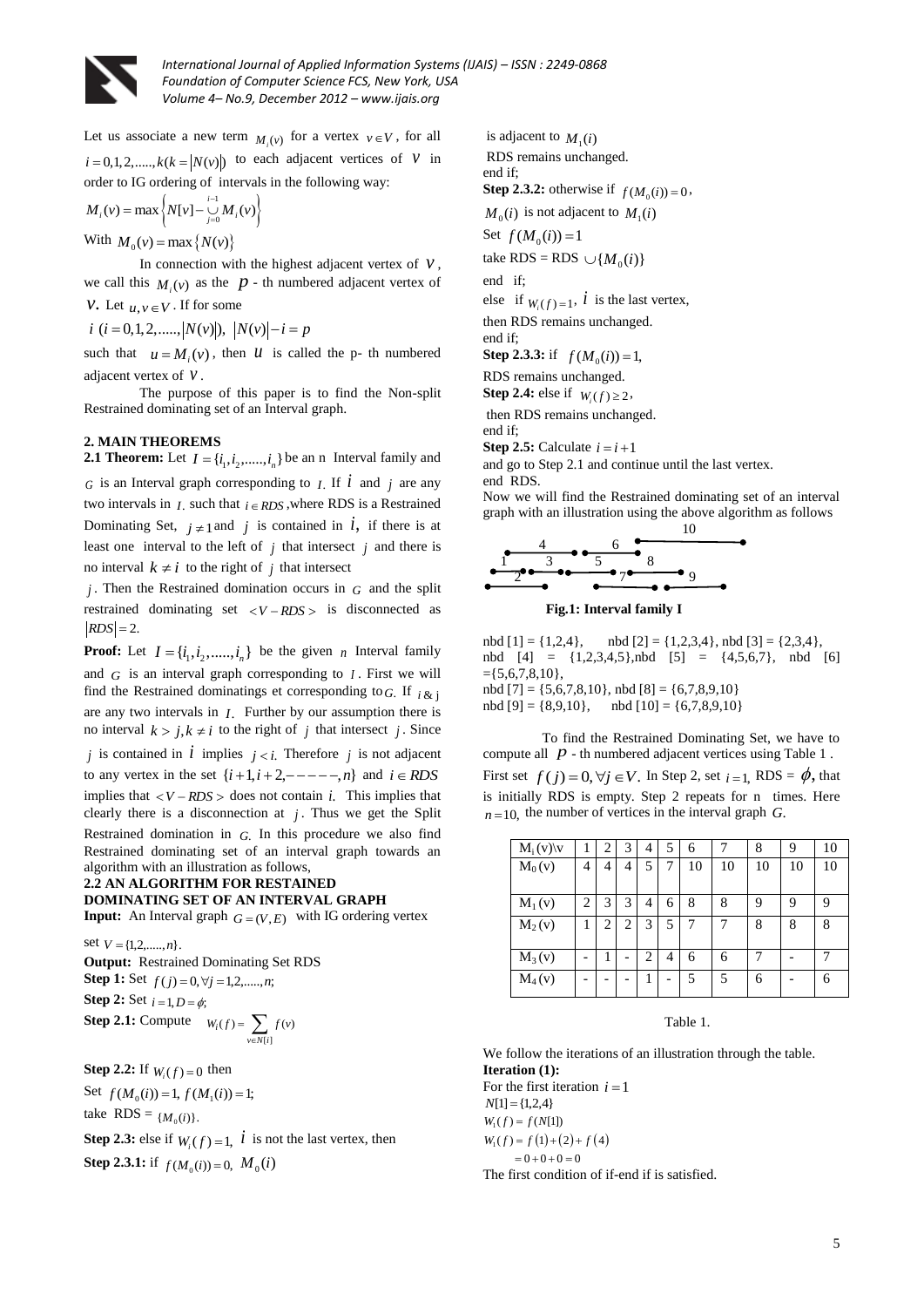

Since  $w_1(f) = 0$ , we find  $M_0(1) = 4, M_1(1) = 2$ Then set  $f(4) = 1, f(2) = 1$ Also set  $RDS = \phi \cup \{4\} \implies RDS = \{4\}$ **Iteration (2):**  For the second iteration  $i = 2$  $N[2] = \{1, 2, 3, 4, \}$  $W_2(f) = f(1) + f(2) + f(3) + f(4)$  $W_2(f) = f(N[2])$  $(20) - 3(1) + 3(2) + 3$ <br>= 0 + 1 + 0 + 1 = 2 So, in this iteration RDS could not be calculated. Hence RDS remains same and  $i$  is being increased to  $3$ . **Iteration (3):** For the third iteration  $i = 3$  $N[3] = \{2,3,4\}$  $W_3(f) = f(2) + f(3) + f(4)$  $W_3(f) = f(N[3])$  $= 1 + 0 + 1 = 2$ In this iteration RDS remains unchanged. The iteration number  $\dot{l}$  is being increased to 4. **Iteration (4):**  For the fourth iteration  $i = 4$  $N[4] = \{1,2,3,4,5\}$  $W_4(f) = f(N[4])$ <br>  $W_4(f) = f(1) + f(2) + f(3) + f(4) + f(5)$  $N[4] = \{1, 2, 3, 4, 5, 6\}$ <br> $W_4(f) = f(N[4])$  $W_4(f) = f(1) + f(2) + f(3) -$ <br>= 0 + 1 + 0 + 1 + 0 = 2 In this iteration RDS remains unchanged. The iteration number  $i$  is being increased to 5. **Iteration (5):** For the fifth iteration  $i = 5$ 

 $N[5] = \{4, 5, 6, 7\}$  $W_5(f) = f(4) + f(5) + f(6) + f(7)$  $W_5(f) = f(N[5])$  $-1 + 0 + 0 + 0 = 1$ 

Here the Restrained domination criteria is not satisfied. The else-if condition of if-end if is satisfied. Now  $f(M_0(5)) = f(7) = 0$ 

and  $M_0(5)$  is adjacent to  $M_1(5)$ . So RDS remains unchanged. The iteration number  $i$  is being increased to 6.

#### **Iteration (6):**

For the sixth iteration  $i = 6$  $N[6] = \{5,6,7,8,10\}$  $W_6(f) = f(N[6])$  $W_6(f) = f(N[6])$ <br>  $W_6(f) = f(5) + f(6) + f(7) + f(8) + f(10)$  $= 0 + 0 + 0 + 0 + 0 = 0$ The first condition of if-end if is satisfied. Since  $W_6(f) = 0$ , we find  $M_0(6) = 10, M_1(6) = 8$ 

Then set  $f(10)=1, f(8)=1$ 

Also set  $RDS = RDS \cup \{10\}$ 

$$
\Rightarrow RDS = \{4\} \cup \{10\} \Rightarrow RDS = \{4,10\}
$$
  
 
$$
\therefore RDS = \{4,10\}
$$

The iteration number  $\dot{l}$  is being increased to 7. **Iteration (7):** For the seventh iteration  $i = 7$  $N[7] = \{5,6,7,8,10\}$  $N[7] = \{5,6,7,8,10\}$ <br> $W_7(f) = f(N[7])$ 

 $W_7(f) = f(N[1])$ <br>  $W_7(f) = f(5) + f(6) + f(7) + f(8) + f(10)$  $W_7(f) = f(5) + f(6) + f(7)$ <br>= 0+0+0+1+1=2 In this iteration RDS remains unchanged.

The iteration number  $\dot{l}$  is being increased to 8.

#### **Iteration (8):**

For the eighth iteration  $i = 8$  $N[8] = \{6,7,8,9,10\}$  $W_8(f) = f(N[8])$ <br>  $W_8(f) = f(6) + f(7) + f(8) + f(9) + f(10)$  $N[8] = \{6,7,8,9,1$ <br> $W_8(f) = f(N[8])$  $W_8(f) = f(6) + f(7) + f(8) = 0 + 0 + 1 + 0 + 1 = 2$ So, in this iteration RDS remains unchanged. The iteration number  $i$  is being increased to 9. **Iteration (9):**  For the ninth iteration  $i = 9$  $N[9] = \{8,9,10\}$  $W_{9}(f) = f(8) + f(9) + f(10)$  $W_9(f) = f(N[9])$  $= 1 + 0 + 1 = 2$ In this iteration RDS could not be calculated. Hence RDS remains unchanged and  $\dot{i}$  is being increased to 10. **Iteration (10):** For the tenth iteration  $i = 10$ *N*[10] = {6,7,8,9,10}  $W_{10}(f) = f (N[10])$ <br>  $W_{10}(f) = f (6) + f (7) + f (8) + f (9) + f (10)$  $N[10] = \{6,7,8,9,10$ <br> $W_{10}(f) = f(N[10])$  $W_{10}(f) = f(6) + f(7) + f(8)$ <br>= 0+0+1+0+1=2 So, in this iteration RDS remains unchanged.  $\therefore$  RDS = {4,10}

 $RDS$  = The cardinality of RDS = 2.

Thus we get the Spilt Restrained dominating set  $\langle V - RDS \rangle$ as follows,



 **Fig.2: Vertex induced subgraph**  *V RDS* **- Disconnected graph from G**

2.3 THEOREM: Let G be an Interval graph corresponding to an n Interval family  $I = \{i_1, i_2, \dots, i_n\}$ . If *i* and *j* are any two intervals in  $I$ , such that  $j$  is contained in  $i$  and there is an interval  $k \neq i$  such that  $k \in RDS$ , that intersects *i* and there is no other interval to the right of  $k$  that intersect  $j$ , then Restrained domination occurs in *G* and the Split Restrained dominating set  $\langle V - RDS \rangle$  is disconnected as  $|RDS| = 3$ .

**Proof:** Let  $I = \{i_1, i_2, \dots, i_n\}$  be the given n Interval family

and  $G$  is an interval graph corresponding to  $I$ . Let  $i$  and  $j$  be any two intervals of  $I$ , such that  $j$  is contained in  $i$  and there is an interval  $k \neq i$  such that  $k \in RDS$ , that intersects *i* and *j* also. Since  $k \in RDS$ ,  $\langle V - RDS \rangle$  does not contain k. Further there is a connection for the intervals  $i$  and  $j$  to the interval  $k$ and there is no other interval to the right of  $i$  that intersect  $j$ , hence there will be a disconnection in  $\langle V - RDS \rangle$ . Since both the intervals  $i$  and  $j$  intersects together, there is no isolated vertex in  $\langle V - RDS \rangle$ . Therefore we get the Split Restrained domination in *G*.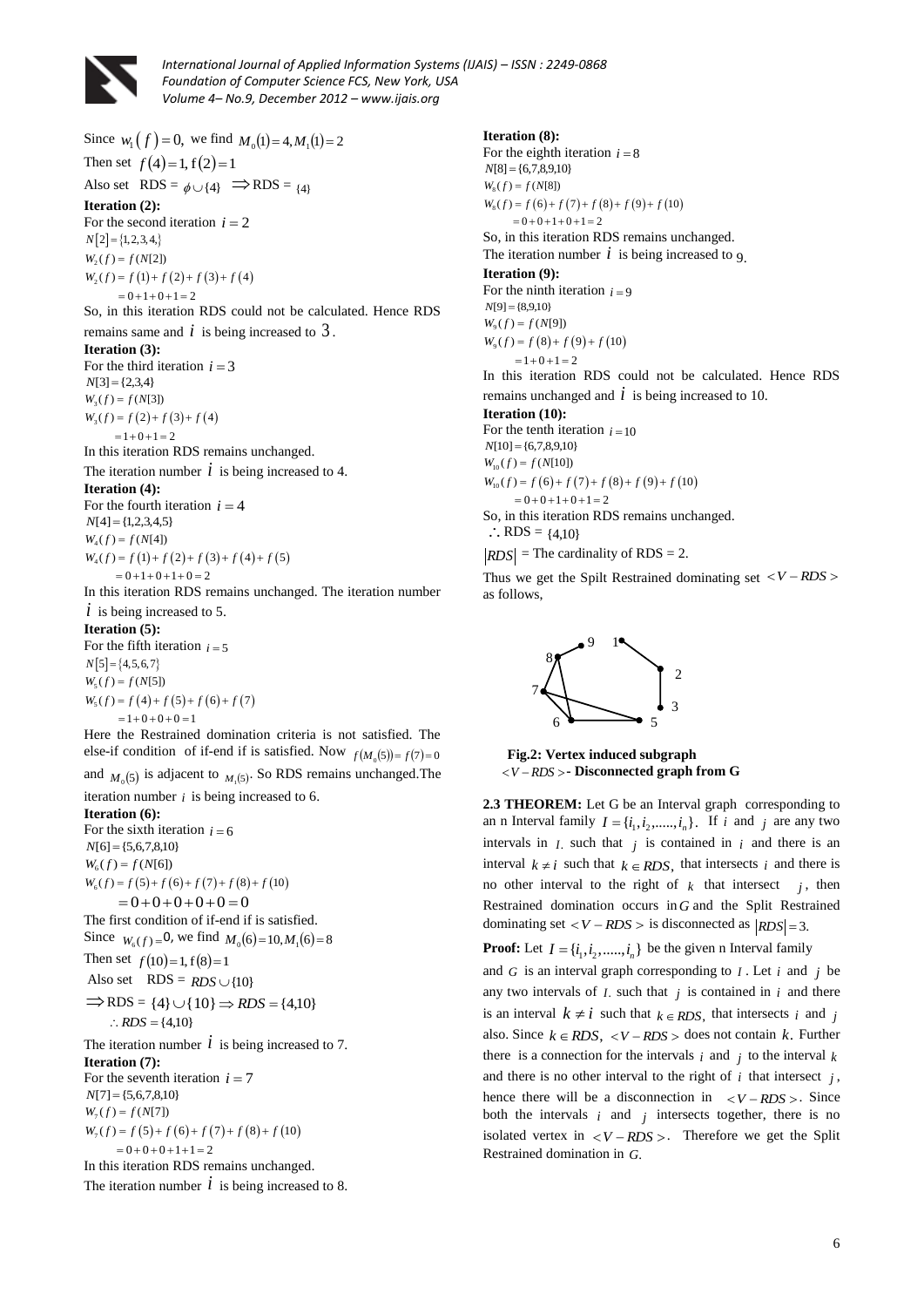

Next we will find the Restrained dominating set as follows from an interval family using the Algorithm as explained in section 2.2.



nbd [1] = {1,2,3}, nbd [2] = {1,2,3},nbd [3] = {1,2,3,4}, nbd  $[4] = \{3,4,5,6\}$ , nbd  $[5] = \{4,5,6\}$ , nbd  $[6] = \{4,5,6,7,8\}$ , nbd [7] = {6,7,8,9}, nbd [8] = {6,7,8,9,10}, nbd  $[9] = \{7,8,9,10\}$ , nbd  $[10] = \{8,9,10\}$ 

To find the Restrained Dominating Set, we have to compute all p-- th numbered adjacent vertices from the following table,

| $M_i(v)$  v |   | 2 | 3 |   | 5 | 6 | − | 8  | 9  | 10 |
|-------------|---|---|---|---|---|---|---|----|----|----|
| $M_0(v)$    | 3 | 3 |   | 6 | 6 | 8 | 9 | 10 | 10 | 10 |
| $M_1(v)$    | 2 | 2 | 3 | 5 | 5 |   | 8 | 9  | 9  | 9  |
| $M_2(v)$    |   |   | 2 | 4 | 4 | 6 |   | 8  | 8  | 8  |
| $M_3(v)$    |   |   |   | 3 |   | 5 | 6 |    |    |    |
| $M_4(v)$    |   |   |   |   |   |   |   | 6  |    |    |

Table 2

First set  $f(j) = 0, \forall j \in V$ . In Step 2, set  $i = 1$ ,

RDS =  $\phi$ , that is initially RDS is empty. Step 2 repeats for *n* times. Here  $n = 10$ , the number of vertices in the interval graph *G*. We follow the iterations of an illustration through the table.

**Iteration (1):** 

For the first iteration  $i=1$  $N[1] = \{1,2,3\}$  $W_1(f) = f(1) + (2) + f(3)$  $W_1(f) = f(N[1])$  $= 0 + 0 + 0 = 0$ The first condition of if-end if is satisfied. Since  $w_1(f) = 0$ , we find  $M_0(1) = 3, M_1(1) = 2$ 

Then set 
$$
f(3)=1, f(2)=1
$$
  
Also set RDS =  $\phi \cup \{3\}$ 

 $\Rightarrow$  RDS = {3}

**Iteration (2):** 

For the second iteration  $i = 2$  $N[2] = \{1,2,3\}$  $W_2(f) = f(1) + f(2) + f(3)$  $W_2(f) = f(N[2])$  $= 0 + 1 + 1 = 2$ 

So, in this iteration RDS could not be calculated. Hence RDS

remains same and  $i$  is being increased to  $3$ .

**Iteration (3):** For the third iteration  $i = 3$  $N[3] = \{1,2,3,4\}$  $W_3(f) = f(1) + f(2) + f(3) + f(4)$  $W_3(f) = f(N[3])$  $\begin{aligned} (a_3 \cdot 3 \cdot 7) &= 3 \cdot (1) + 3 \cdot (2) + 3 \\ &= 0 + 1 + 1 + 0 = 2 \end{aligned}$ 

In this iteration RDS remains unchanged. The iteration number  $i$  is being increased to 4.

#### **Iteration (4):**

For the fourth iteration  $i = 4$ 

 $N[4] = \{3,4,5,6\}$  $W_4(f) = f(3) + f(4) + f(5) + f(6)$  $W_4(f) = f(N[4])$  $\begin{aligned} (u_4(y) - y(y)) (y + y) \\ &= 1 + 0 + 0 + 0 = 1 \end{aligned}$ 

Here the Restrained domination criteria is not satisfied. The else-if condition of if-end if is satisfied. Now  $f(M_0(4)) = f(6) = 0$ 

and  $M_0(4)$  is adjacent to  $M_1(4)$ . So RDS remains unchanged.

The iteration number  $\vec{i}$  is being increased to 5.

#### **Iteration (5):**

For the fifth iteration  $i = 5$  $N[5] = \{4, 5, 6\}$  $W_5(f) = f(4) + f(5) + f(6)$  $W_5(f) = f(N[5])$  $= 0 + 0 + 0 = 0$ The first condition of if-end if is satisfied.

Since  $W_5(f) = 0$ , we find  $M_0(5) = 6, M_1(5) = 5$ 

Then set  $f(6)=1, f(5)=1$ 

Also set  $RDS = RDS \cup \{6\}$ 

 $\Rightarrow$  RDS = {3} \cdot \left(6}  $\Rightarrow$  RDS = {3,6}

The iteration number  $i$  is being increased to 6.

**Iteration (6):** 

For the sixth iteration  $i = 6$  $N[6] = \{4,5,6,7,8\}$ 

 $N[6] = \{4,5,6,7,8$ <br> $W_6(f) = f(N[6])$ 

 $W_6(f) = f (N[6])$ <br>  $W_6(f) = f (4) + f (5) + f (6) + f (7) + f (8)$ 

 $W_6(f) = f(4) + f(5) + f(6)$ <br>= 0+1+1+0+0 = 2

In this iteration RDS remains unchanged. The iteration number  $i$  is being increased to 7.

**Iteration (7):**

For the seventh iteration  $i = 7$  $N[7] = \{6,7,8,9\}$  $W_7(f) = f(N[7])$  $W_7(f) = f (x_1 f_1 f_2)$ <br>  $W_7(f) = f (6) + f (7) + f (8) + f (9)$  $=1+0+0+0=1$ 

Here the Restrained domination criteria is not satisfied. The else-if condition of if-end if is satisfied. Now  $f(M_0(7)) = f(9) = 0$  and  $M_0(7)$  is adjacent to  $M_1(7)$ . So RDS remains unchanged.

The iteration number  $i$  is being increased to 8.

### **Iteration (8):**

For the eighth iteration  $i = 8$  $N[8] = \{6,7,8,9,10\}$  $W_8(f) = f(N[8])$ <br>  $W_8(f) = f(6) + f(7) + f(8) + f(9) + f(10)$  $N[8] = \{6,7,8,9,1$ <br> $W_8(f) = f(N[8])$ 

 $W_8(f) = f(6) + f(7) + f(8) +$ <br>= 1+0+0+0+0 = 1

Here also the Restrained domination criteria is not satisfied. The else-if condition of if-end if is satisfied. Now  $f(M_0(8)) = f(10) = 0$  and  $M_0(8)$  is adjacent to  $M_1(8)$ . So RDS remains unchanged.

The iteration number  $\vec{i}$  is being increased to 9.

**Iteration (9):**  For the ninth iteration  $i = 9$  $N[9] = \{7,8,9,10\}$  $W_9(f) = f(7) + f(8) + f(9) + f(10)$  $W_1$ *z* j – { *i*, 0, *9*,10<br>  $W_9(f) = f(N[9])$  $(0, 0) - 3(0, 0) + 3(0, 0) + 9(0, 0) = 0$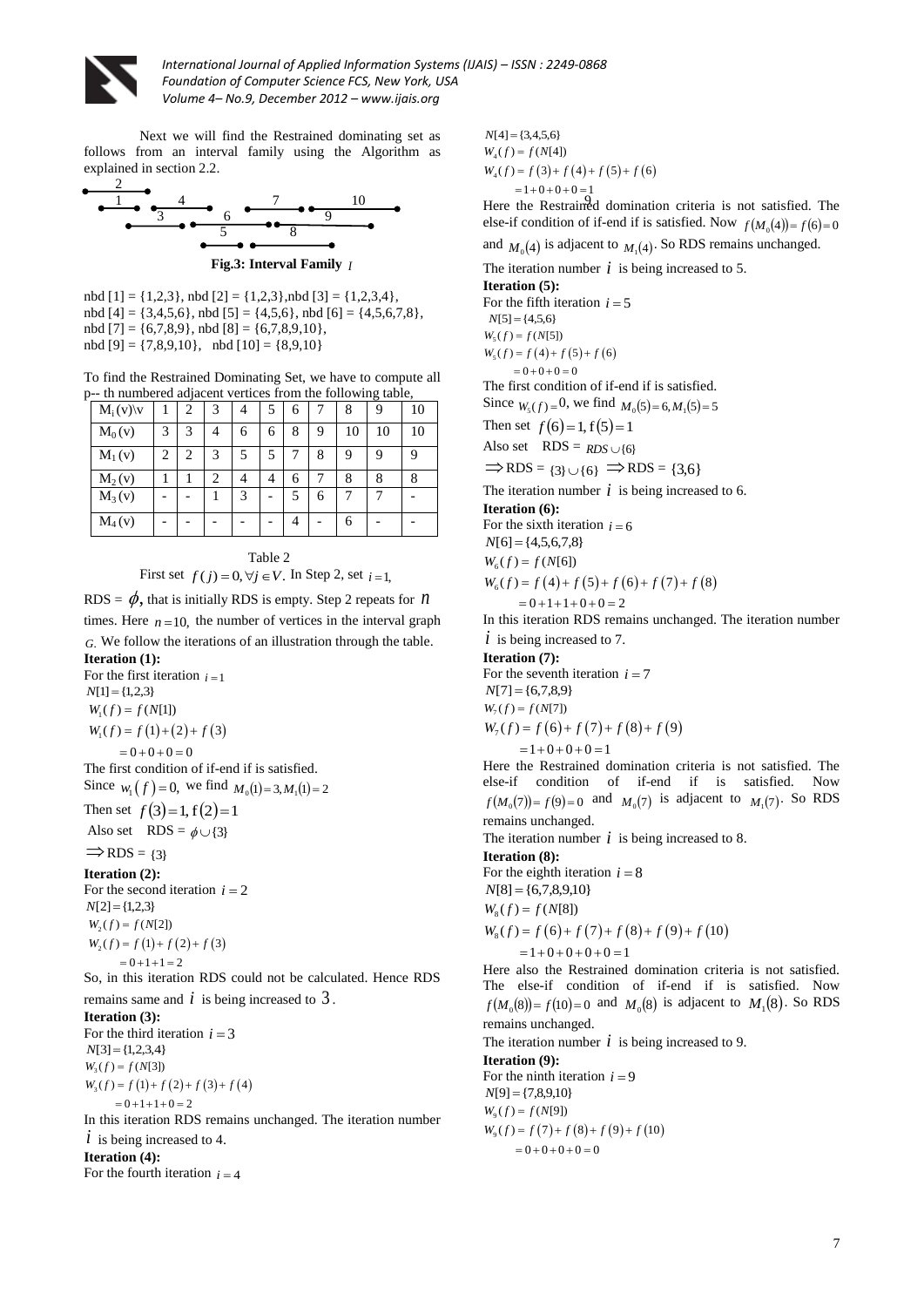

The first condition of if-end if is satisfied. Since  $W_9(f) = 0$ , we

find  $M_0(9) = 10, M_1(9) = 9$ Then set  $f(10)=1, f(9)=1$ Also set  $RDS = RDS \cup \{10\}$  $\Rightarrow$  RDS = {3,6}  $\cup$  {10}  $\Rightarrow$  RDS = {3,6,10} **Iteration (10):** For the tenth iteration  $i = 10$ 

 $N[10] = \{8,9,10\}$  $W_{10}(f) = f(8) + f(9) + f(10)$  $W_{10}(f) = f(N[10])$  $= 0 + 1 + 1$  $=2$ So, in this iteration RDS remains unchanged.  $\therefore$  RDS = {3,6,10}

 $RDS$  = The cardinality of RDS = 3.

Thus we get the Spilt restrained dominating set  $\langle V - RDS \rangle$ as follows,



**Fig.4: Vertex induced subgraph**  *V RDS* **- Disconnected graph from G**

2.4 THEOREM: Let us consider an n interval family  $I = \{i_1, i_2, \dots, i_n\}$  and *G* be an interval graph of *I*. If *i, j, k* are any three consecutive intervals such that  $i < j < k$  and  $k \in RDS$ , *i* intersect *j*, *j* intersect *k* and *i* intersect *k* and also there is no other interval to the right of  $k$  that intersect  $k$ but not  $i$  and  $j$  Then Restrained domination occurs in  $G$  and the Split restrained dominating set  $\langle V - RDS \rangle$  is disconnected as  $|RDS| = 3$ .

**Proof:** Let  $I = \{i_1, i_2, \dots, i_n\}$  be an n interval family and  $_G$  be an interval graph of  $I$ . Let  $i, j, k$  be three consecutive intervals satisfies the hypothesis. Suppose  $k \in RDS$  for  $i < j < k$ , *i* intersects  $k$ , there is no other interval to the right of  $k$  that intersect *k* but not *i* and *j* provided there is an  $m \in I$ ,  $m > k$ such that m intersect  $i$  and  $j$  also. If such an mexists, still there is a connection with *i* and *j* to *m* in  $\lt V - RDS$  >. This is a contradiction to the hypothesis. So such an m does not exists. Hence we get Split Restrained domination and  $\langle V - RDS \rangle$  is disconnected.

Now we will find the Restrained dominating set using the Algorithm as given in Section 2.2 as follows. For this consider the following interval family,



nbd [1] = {1,2,3}, nbd [2] = {1,2,3}, nbd [3] = {1,2,3,4},

nbd  $[4] = \{3,4,5,6\}$ , nbd  $[5] = \{4,5,6\}$ , nbd  $[6] = \{4,5,6,7\}$ , nbd  $[7] = \{6,7,8,9\}$ , nbd  $[8] = \{7,8,9\}$ , nbd  $[9] = \{7,8,9\}$ .

To find the Restrained Dominating Set, we have to compute all p- th numbered adjacent vertices using Table 2. First set  $f(j) = 0, \forall j \in V$ . In Step 2, set  $i = 1$ ,

RDS =  $\phi$ , that is initially RDS is empty. Step 2 repeats for n times. Here  $n = 9$ , the number of vertices in the interval graph *G*.

| $M_i(v)$ |   | 2 | 3 |   | 5 | 6 |   | 8 |  |
|----------|---|---|---|---|---|---|---|---|--|
| $M_0(v)$ | 3 | 3 |   | 6 | h |   | q |   |  |
| $M_1(v)$ | 2 | 2 | 3 | 5 | 5 | 6 | 8 | 8 |  |
| $M_2(v)$ |   |   |   |   |   |   |   |   |  |
| $M_3(v)$ |   |   |   | 3 |   |   | 6 |   |  |

#### **Table 3**

As follows iterations, **Iteration (1):**  For the first iteration  $i = 1$  $N[1] = \{1,2,3\}$  $W_1(f) = f(N[1])$  $W_1(f) = f(1) + (2) + f(3)$ .  $= 0 + 0 + 0 = 0$ .

The first condition of if-end if is satisfied. Since  $w_1(f) = 0$ ,

we find  $M_0(1) = 3, M_1(1) = 2$ 

Then set  $f(3)=1, f(2)=1$ 

Also set  $RDS = \phi \cup \{3\} \implies RDS = \{3\}$ 

**Iteration (2):** 

For the second iteration  $i = 2$  $N[2] = \{1,2,3\}$  $W_2(f) = f(1) + f(2) + f(3)$  $W_2(f) = f(N[2])$ 

 $= 0 + 1 + 1 = 2$ 

So, in this iteration RDS could not be calculated. Hence RDS remains same and  $\dot{i}$  is being increased to 3.

**Iteration (3):**

For the third iteration  $i = 3$  $N[3] = \{1,2,3,4\}$  $W_3(f) = f(1) + f(2) + f(3) + f(4)$  $W_3(f) = f(N[3])$  $(1)$  1 0 2<br>= 0 + 1 + 1 + 0 = 2

In this iteration RDS remains unchanged. The iteration number  $i$  is being increased to 4.

## **Iteration (4):**

For the fourth iteration  $i = 4$  $N[4] = \{3,4,5,6\}$  $W_4(f) = f(3) + f(4) + f(5) + f(6)$  $W[4] = \{3, 4, 3, 0\}$ <br> $W_4(f) = f(N[4])$  $= 1 + 0 + 0.00 = 1$ 

Here the Restrained domination criteria is not satisfied. The else-if condition of if-end if is satisfied. Now  $f(M_0(4)) = f(6) = 0$  and  $M_0(4)$  is adjacent to  $M_1(4)$ . So RDS remains unchanged. The iteration number  $i$  is being increased to 5.